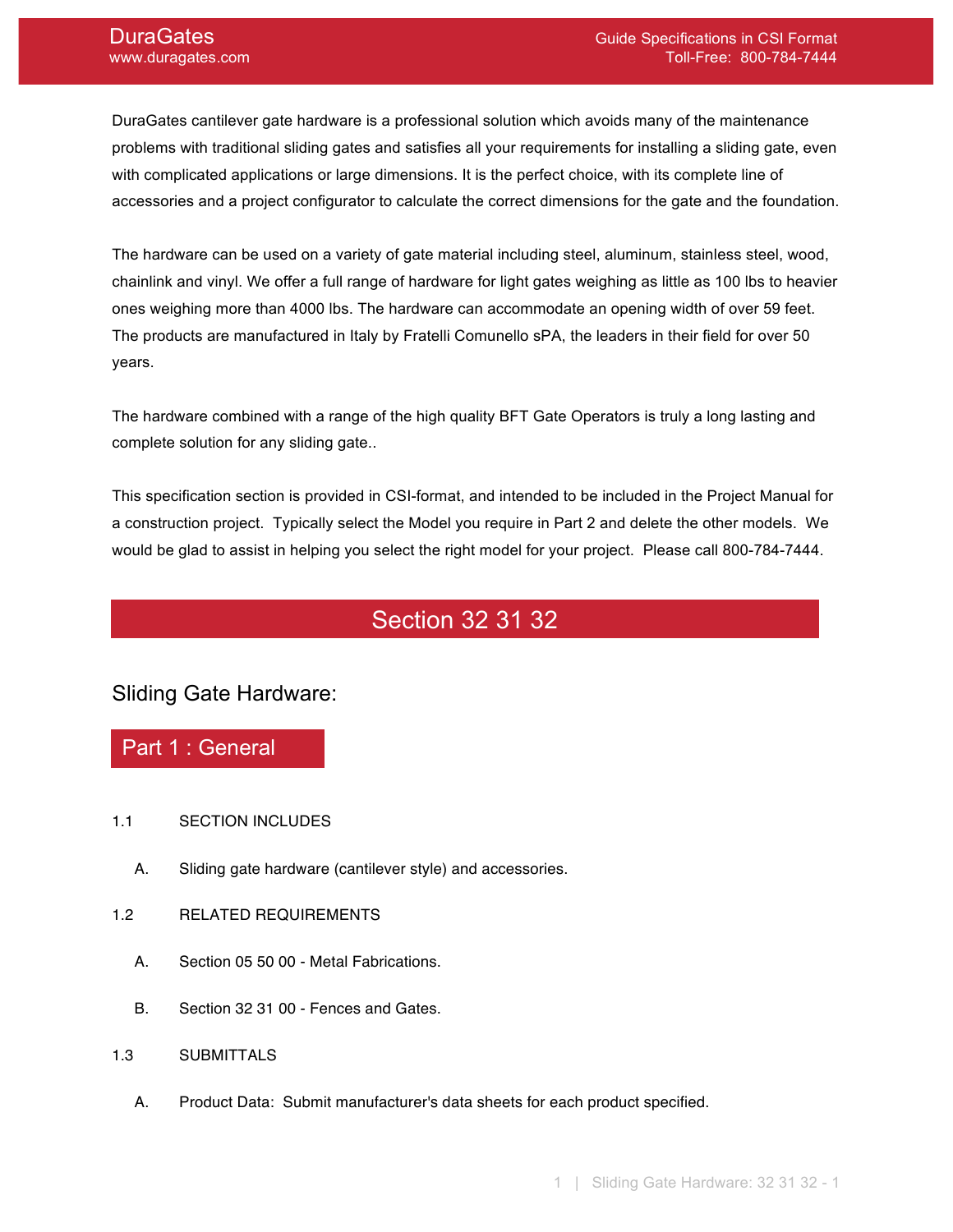- B. Shop Drawings: Submit shop drawings for gate hardware. Include plans, elevations, sections, details and attachments to other work
- 1.4 QUALITY ASSURANCE
	- A. Manufacturer: Provide products manufactured by a company with a minimum of 5 years successful experience manufacturing similar products.

#### 1.5 DELIVERY, STORAGE AND HANDLING

A. Deliver, store and handle materials and products in compliance with manufacturer's instructions and recommendations. Protect from damage..

## Part 2 : Products

#### 1.6 SLIDING GATE HARDWARE

- A. Sliding Gate Hardware: Manufactured in Italy by Fratelli Comunello sPA as distributed by DuraGates; Tel. 800-784-7444; www.duragates.com, with the following characteristics:
	- 1. Model CGS-350.8G, for gates ranging up to 4050 pounds, opening of 59.4 feet.
		- a. CGS-350.8G, large carriage monobloc body.
		- b. CGS-345G, large galvanized track.
		- c. CGS-347G, end wheel for track.
		- d. CGS-346G, bottom end cup for track.
		- e. CG-15G, adjustable wall mounting bracket.
		- f. CG-30G, upper adjustable end cup.
		- g. CG-348-M20, threaded tie rod for carriage.
		- h. CG-05G, foundation plate.
		- i. CGI-40, stainless steel tension bars.
		- j. Guides: As applicable to project:
			- 1) 255-220, adjustable guiding plate for 1-1/4 to 2-3/8 inch frames.
			- 2) 255-350, adjustable guiding plate for 2-3/8 to 3-3/8 inch frames.
			- 3) CG-251, adjustable guiding plate for 2-3/4 to 4-3/8 inch frames.
			- 4) CG-252, adjustable support roller.
			- 5) CG-254, monorail for CG-252.
			- 6) 253, 10 inch nylon roller for support, minimum 2 per gate.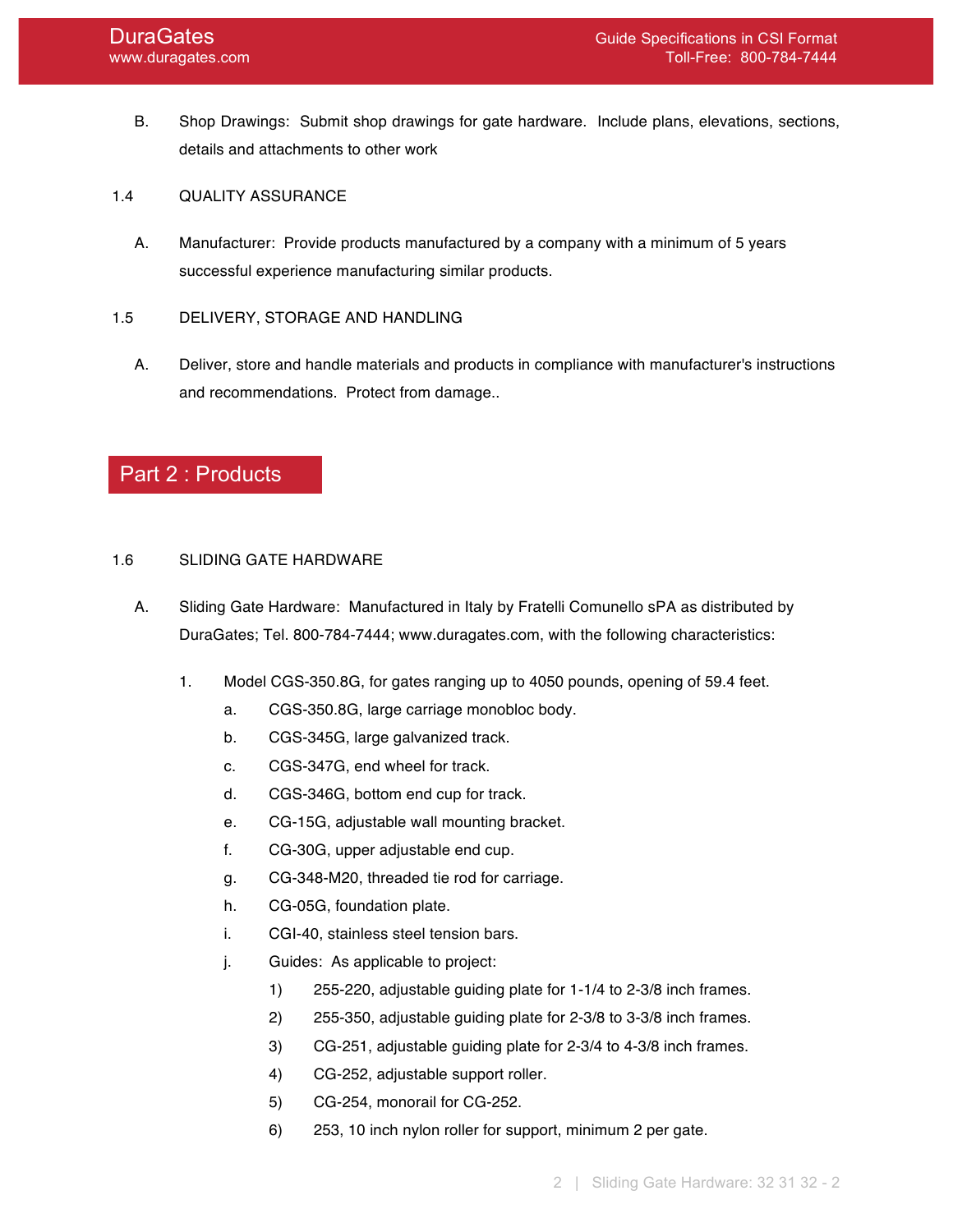- 2. Model CGS-350.8P, for gates ranging up to 1700 pounds, opening of 26.4 feet.
	- a. CGS-350.8P, medium carriage monobloc body.
	- b. CGS-345P, medium galvanized track.
	- c. CGS-347P, end wheel for track.
	- d. CGS-346P, bottom end cup for track.
	- e. CG-15P, adjustable wall mounting bracket.
	- f. CG-30P, upper adjustable end cup.
	- g. CG-348-M16, threaded tie rod for carriage.
	- h. CG-05P, foundation plate.
	- i. CGI-40, stainless steel tension bars.
	- j. Guides: As applicable to project:
		- 1) 255-220, adjustable guiding plate for 1-1/4 to 2-3/8 inch frames.
		- 2) 255-350, adjustable guiding plate for 2-3/8 to 3-3/8 inch frames.
		- 3) CG-251, adjustable guiding plate for 2-3/4 to 4-3/8 inch frames.
		- 4) CG-252, adjustable support roller.
		- 5) CG-254, monorail for CG-252.
		- 6) 253, 10 inch nylon roller for support, minimum 2 per gate.
- 3. Model CGS-250.8P, for gates ranging up to 1300 pounds, opening of 19 feet.
	- a. CGS-250.8P, medium carriage multiplate body.
	- b. CGS-245P, medium galvanized track.
	- c. CGS-347P, end wheel for track.
	- d. CGS-346P, bottom end cup for track.
	- e. CG-15P, adjustable wall mounting bracket.
	- f. CG-30P, upper adjustable end cup.
	- g. CG-348-M16, threaded tie rod for carriage.
	- h. CG-05P, foundation plate.
	- i. CGI-40, stainless steel tension bars.
	- j. Guides: As applicable to project:
		- 1) 255-220, adjustable guiding plate for 1-1/4 to 2-3/8 inch frames.
		- 2) 255-350, adjustable guiding plate for 2-3/8 to 3-3/8 inch frames.
		- 3) CG-251, adjustable guiding plate for 2-3/4 to 4-3/8 inch frames.
		- 4) CG-252, adjustable support roller.
		- 5) CG-254, monorail for CG-252.
		- 6) 253, 10 inch nylon roller for support, minimum 2 per gate.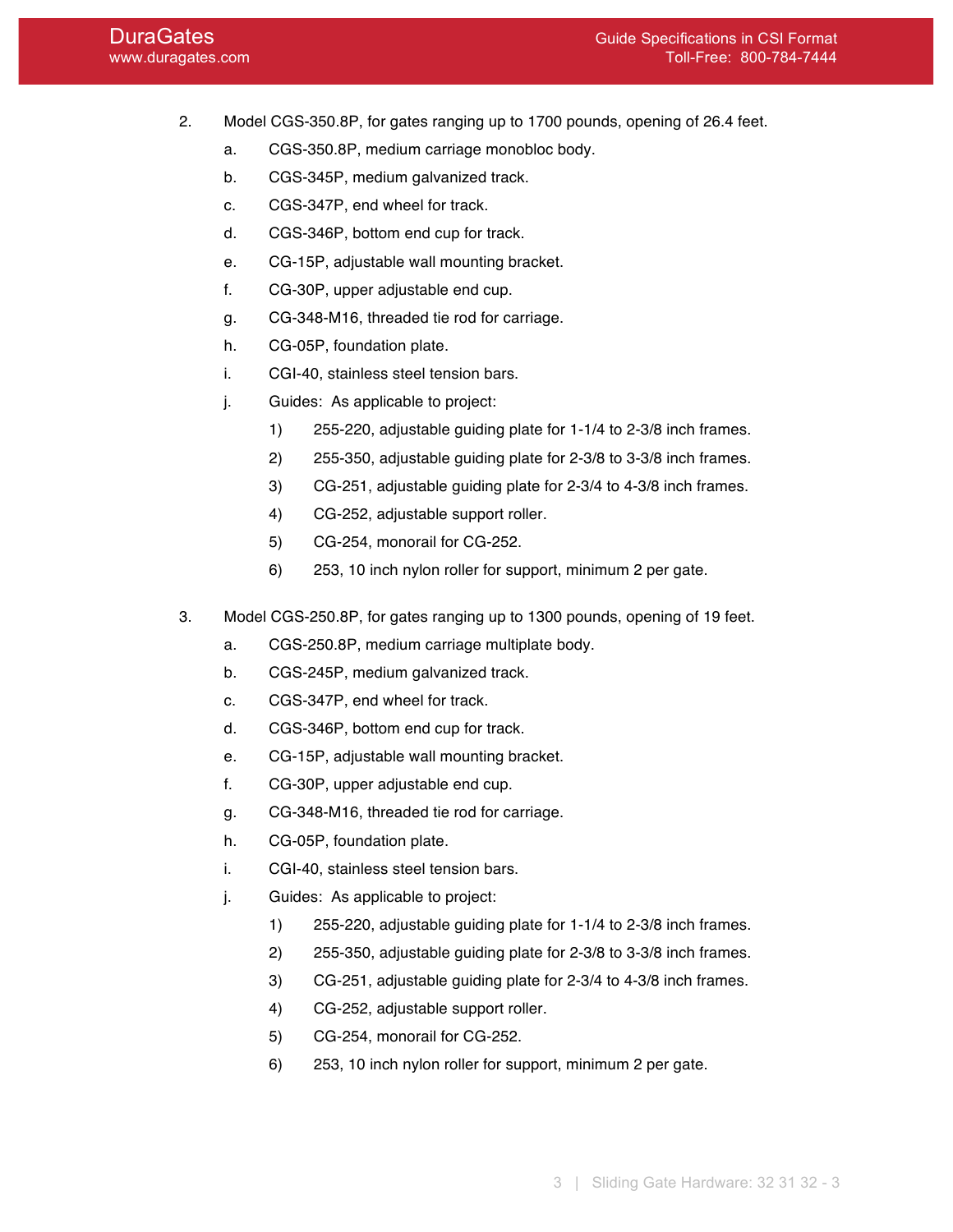- 4. Model CGS-250.8M, for gates ranging up to 900 pounds, opening of 13 feet.
	- a. CGS-250.8M, small carriage multiplate body.
	- b. CGS-245M, small galvanized track.
	- c. CGS-347M, end wheel for track.
	- d. CGS-346M, bottom end cup for track.
	- e. CG-15M, adjustable wall mounting bracket.
	- f. CG-30M, upper adjustable end cup.
	- g. CG-348-M16, threaded tie rod for carriage.
	- h. CGI-40, stainless steel tension bars.
	- i. Guides: As applicable to project:
		- 1) 255-220, adjustable guiding plate for 1-1/4 to 2-3/8 inch frames.
		- 2) 255-350, adjustable guiding plate for 2-3/8 to 3-3/8 inch frames.
		- 3) CG-251, adjustable guiding plate for 2-3/4 to 4-3/8 inch frames.
		- 4) CG-252, adjustable support roller.
		- 5) CG-254, monorail for CG-252.
		- 6) 253, 10 inch nylon roller for support, minimum 2 per gate.
- 5. Model CGA-350P (aluminum) for gates ranging up to 708 pounds, opening of 26.4 feet.
	- a. CGA-350P, medium carriage for aluminum gate, 5 nylon wheels.
	- b. CGA-345P, aluminum track.
	- c. CGA-347P, end wheel for track.
	- d. CGS-346P, bottom end cup for track.
	- e. CG-15P, adjustable wall mounting bracket.
	- f. CG-30P, upper adjustable end cup.
	- g. CG-348-M16, threaded tie rod for carriage.
	- h. CGI-40, stainless steel tension bars.
	- i. Guides: As applicable to project:
		- 1) 255-220, adjustable guiding plate for 1-1/4 to 2-3/8 inch frames.
		- 2) 255-350, adjustable guiding plate for 2-3/8 to 3-3/8 inch frames.
		- 3) CG-251, adjustable guiding plate for 2-3/4 to 4-3/8 inch frames.
		- 4) CG-252, adjustable support roller.
		- 5) CG-254, monorail for CG-252.
		- 6) 253, 10 inch nylon roller for support, minimum 2 per gate.